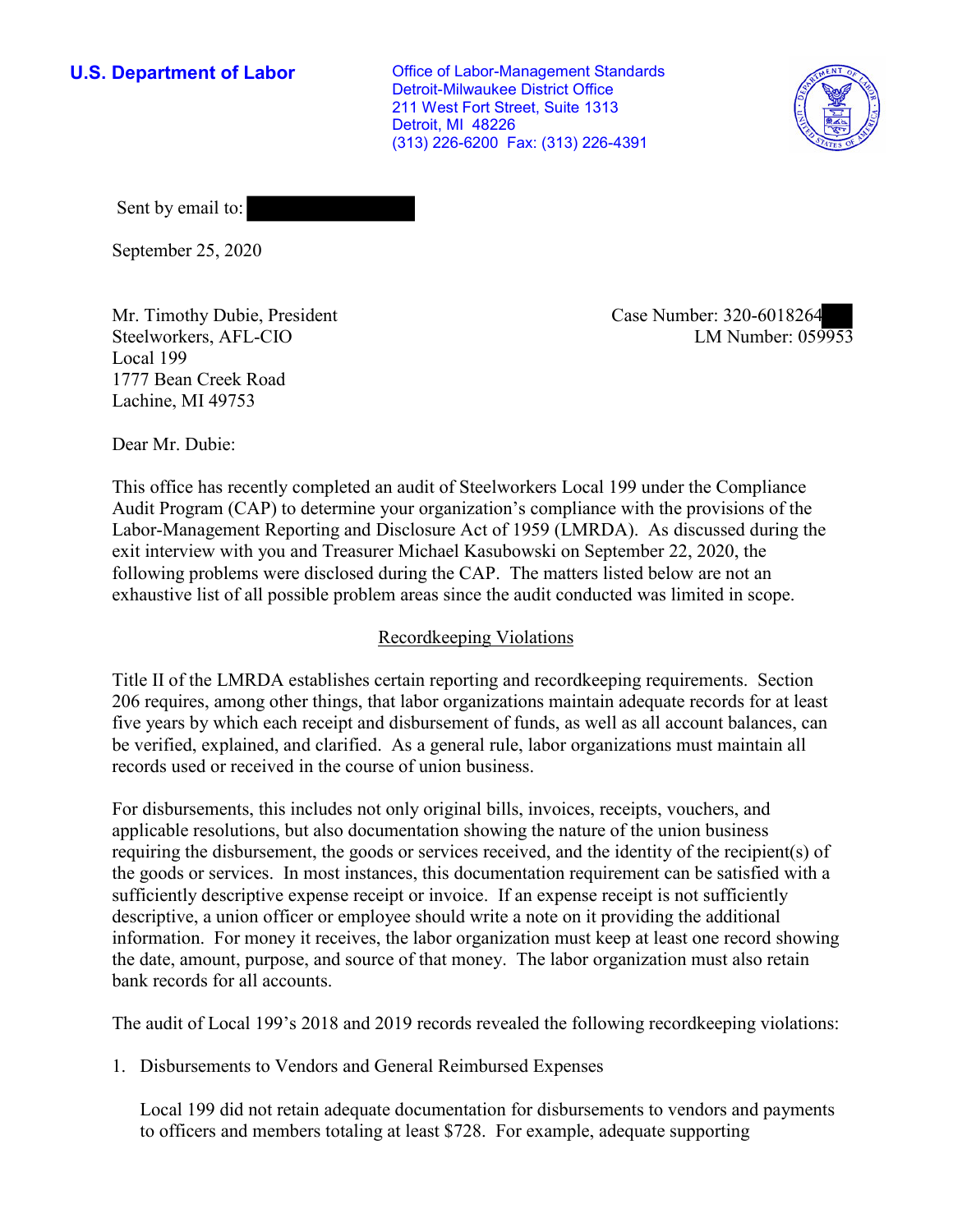reimbursement to you for a briefcase and Microsoft Excel software you purchased for the documentation was not retained for a \$145 disbursement the union made to Nowicki's Sausage Shop for food expenses related to a union holiday function. In support of this expense, Local 199 only retained an entry in its meeting minutes, which is not sufficient. As another example, adequate supporting documentation was not retained for a \$206 union. In support of this payment, Local 199 only retained an expense voucher, which is not sufficient.

 disbursements. The president and treasurer (or corresponding principal officers) of your As noted above, labor organizations must retain original receipts, bills, and vouchers for all union, who are required to sign your union's LM report, are responsible for properly maintaining union records.

## 2. Failure to Record Receipt

 about this deposit, they were unable to provide the source and type of deposit (i.e., was it a Local 199 did not record in its receipts records \$445 it received from an unknown source. The audit revealed that a \$445 deposit was made into Local 199's checking account at HPC Credit Union in January 2019; however, Local 199 did not record this deposit in its general ledger. In support of this deposit, Local 199 only maintained its January 2019 HPC Credit Union account statement, which doesn't indicate the source of the money deposited. After being informed of the deposit by OLMS, you were unable to provide the source of the money deposited. At the exit interview, you advised that when you checked with HPC Credit Union cash or check deposit) and indicated that no other information, other than what is listed on the account statement, was available for this deposit. Union receipts records must include an adequate identification of all money the union receives. The records should show the date and amount received, and the source of the money.

3. Lack of Salary Authorization

 Local 199 did not maintain records to verify that the salaries reported in Item 18 (Total Payments to Officers and Employees Made by Your Organization during the Reporting Period) of the LM-4 were the authorized amounts and therefore correctly reported. During the opening interview, you and Mr. Kasubowski stated that the treasurer and financial secretary receive \$50 monthly salaries while all other officers receive \$50 for each monthly membership meeting they attend. A review of Local 199's minutes revealed that authorization for the financial secretary's monthly salary was sought from USW District 2; however, authorization for the other union officer salaries could not be identified in Local 199's minutes or any other union records. The union must keep a record, such as meeting minutes, to show the current salaries as authorized by the entity or individual in the union with the authority to establish salaries.

 Based on your assurance that Local 199 will retain adequate documentation in the future, OLMS will take no further enforcement action at this time regarding the above violations.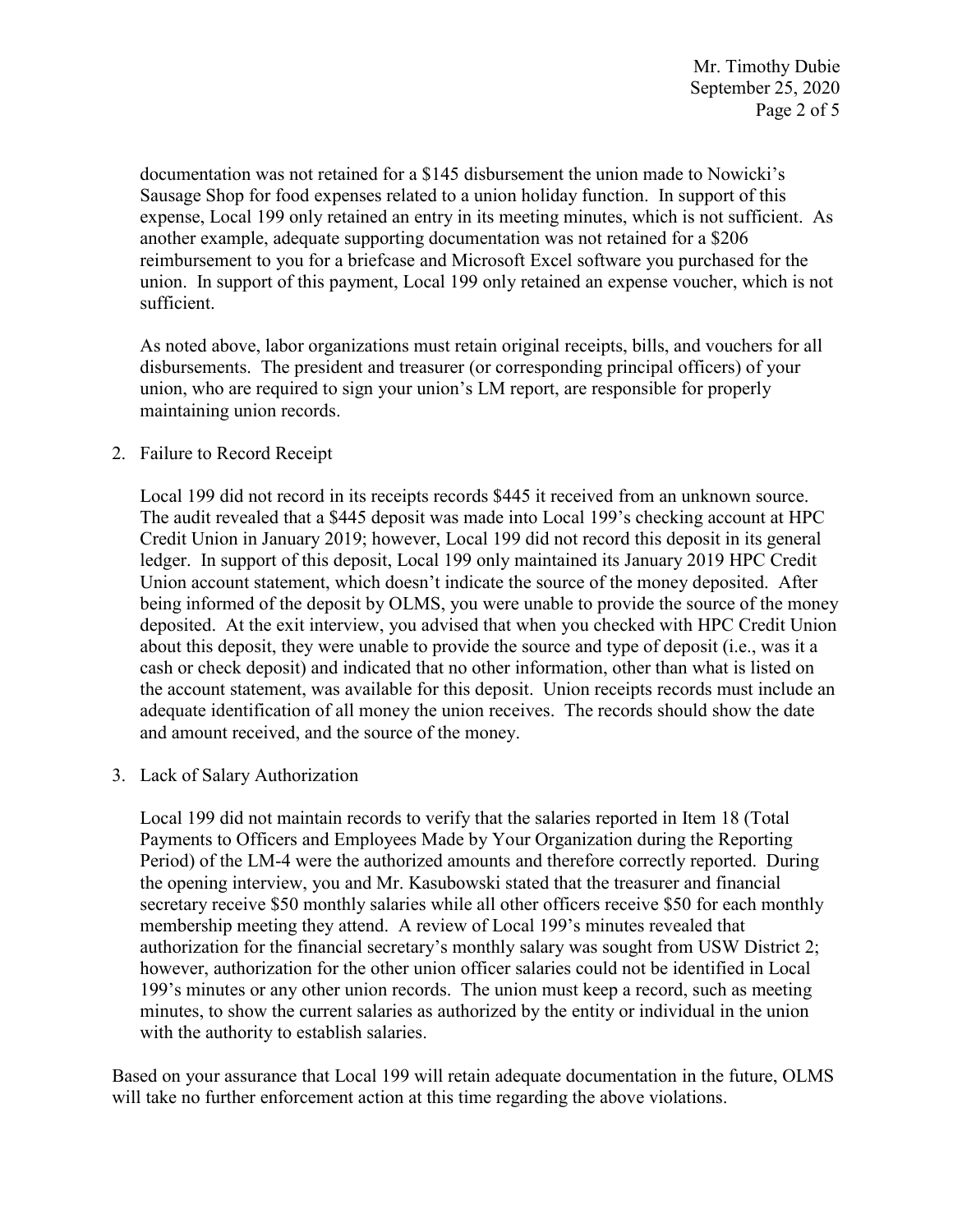Mr. Timothy Dubie September 25, 2020 Page 3 of 5

## Reporting Violations

 Labor Organization Annual Report (Form LM-4) filed by Local 199 for the fiscal year ended The audit disclosed a violation of LMRDA Section 201(b), which requires labor organizations to file annual financial reports accurately disclosing their financial condition and operations. The December 31, 2019, was deficient in the following areas:

### 1. Total Assets

Local 199 did not properly report the assets it had on hand at the end of the reporting period in Item 14 (Total Value of your Organization's Assets at the End of the Period). The audit revealed that Local 199 had assets totaling \$18,358 at the end of the year; however, the total amount reported in Item 14 was \$16,640.

The union must report the total value of all of its assets at the end of the reporting period in Item 14. The amount should include cash on hand and in banks, property, loans owed to the union, investments, office furniture, automobiles, and anything else owned by the labor organization.

## 2. Total Receipts

Local 199 did not include receipts totaling \$452 that were received during the reporting period in the amount reported in Item 16 (Total Receipts of Your Organization during the Reporting Period). The audit revealed that Local 199 received receipts totaling \$8,116 during the year; however, the total amount reported in Item 16 was \$7,664. It appears that most of this discrepancy was due to the unrecorded \$445 receipt previously discussed.

The union must report the total amount of all receipts it received during the reporting period in Item 16. The amount should include, for example, dues, fees, fines, assessments, interest, dividends, rent, money from the sale of assets, and loans received by the union. The union should also include payments in lieu of dues received from any non-member employees as a condition of employment under a union security provision in a collective bargaining agreement.

#### 3. Total Disbursements

 Local 199 did not properly report the total disbursements that were made during the reporting period in Item 17. The amount should include, for example, net payments to officers and period in the amount reported in Item 17 (Total Disbursements Made by Your Organization during the Reporting Period). The audit revealed that Local 199 made disbursements totaling \$3,826 during the year; however, the total amount reported in Item 17 was \$10,794. During the exit interview, you and Mr. Kasubowski stated that it's not clear what caused this error. The union must report the total amount of all disbursements it made during the reporting employees, per capita tax and any other fees or assessments which the union paid to any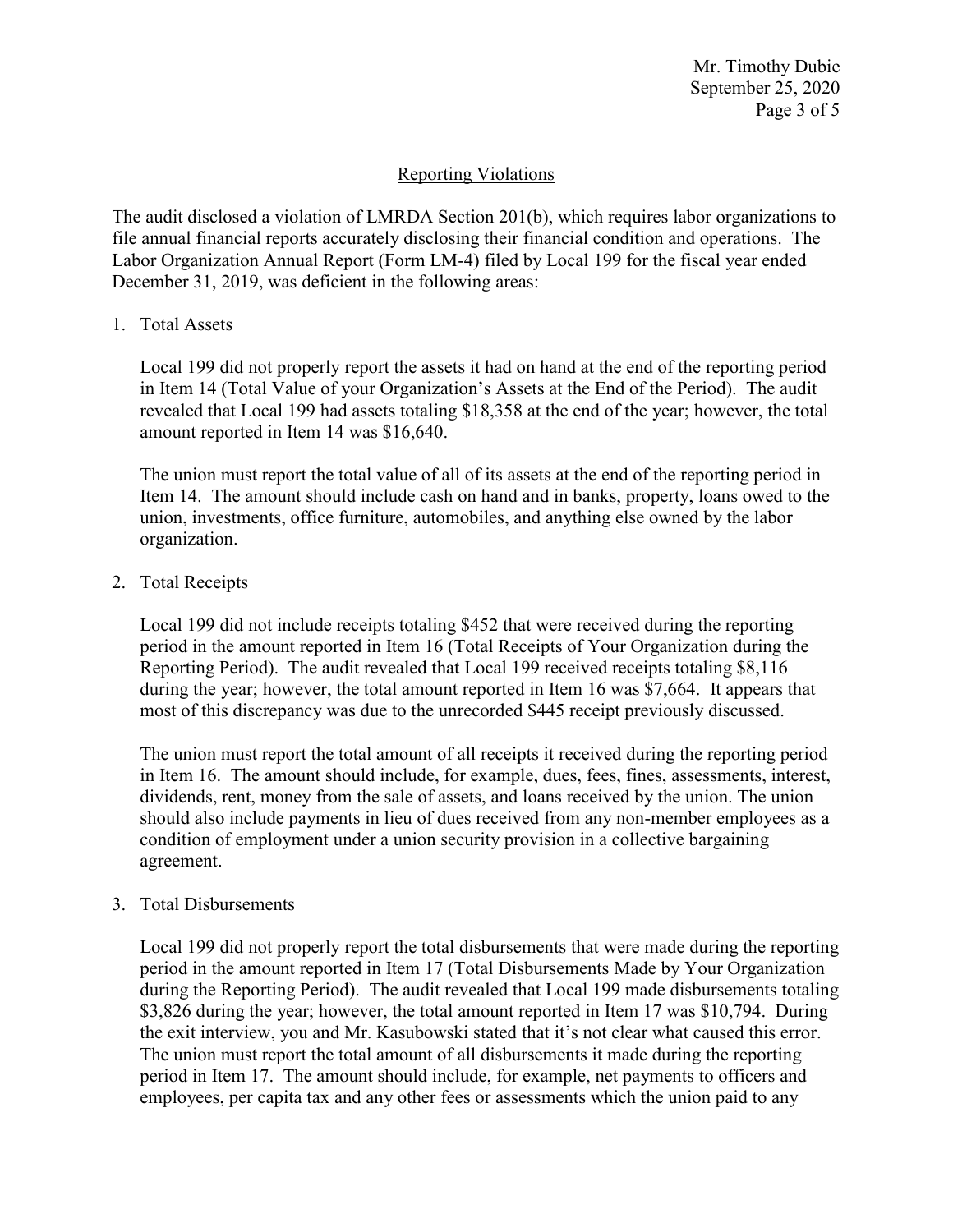other labor organization, payments for administrative expenses, loans made by the union, and taxes paid.

4. Disbursements to Officers and Employees

Local 199 did not properly report the payments it made to officers and employees during the reporting period in Item 18. The audit revealed that Local 199 made payments to officers and employees totaling at least \$1,791; however, the total amount reported in Item 18 was \$0. It appears the union included these payments in the total amount reported in Item 17, but failed to report them in Item 18.

 conducting official business of the union as well as disbursements which were essentially for the personal benefit of the officer or employee. The union must report the total amount of all payments to officers and employees made by it during the reporting period in Item 18. The amount should include, for example, gross salaries; lost time pay; monthly, weekly, or daily allowances; and disbursements for

 Local 199 must file an amended Form LM-4 for fiscal year ended December 31, 2019 to correct Forms System (EFS) available at the OLMS website at [www.olms.dol.gov.](www.olms.dol.gov) The amended Form the deficient items discussed above. The report must be filed electronically using the Electronic LM-4 must be filed no later than October 6, 2020. Before filing, review the report thoroughly to be sure it is complete and accurate.

# Other Issue

Bereavement and Hardship Payments

 mentioned in Local 199's meeting minutes, but the minutes do not contain any guidelines regarding who is eligible for the disbursements or how much they will be. During the audit review period, Local 199 donated at least \$1,600 to union members for "funerals," "family donation," or "grievance." The audit revealed that Local 199 does not have clear policies regarding these types of payments. Local 199's bylaws do not contain specific provisions regarding the authorization of such disbursements and the policies for these disbursements could not be identified in any other union records. "Funeral donations" are

 union's next membership meeting and seek further guidance regarding creating a policy for OLMS recommends that Local 199 adopt written guidelines concerning such matters to help ensure effective internal controls and safeguard union assets. During the exit interview, you and Mr. Kasubowski stated you will discuss this matter with Local 199's officers and members at the disbursements such as these.

 I want to extend my personal appreciation to Steelworkers Local 199 for the cooperation and courtesy extended during this compliance audit. I strongly recommend that you make sure this